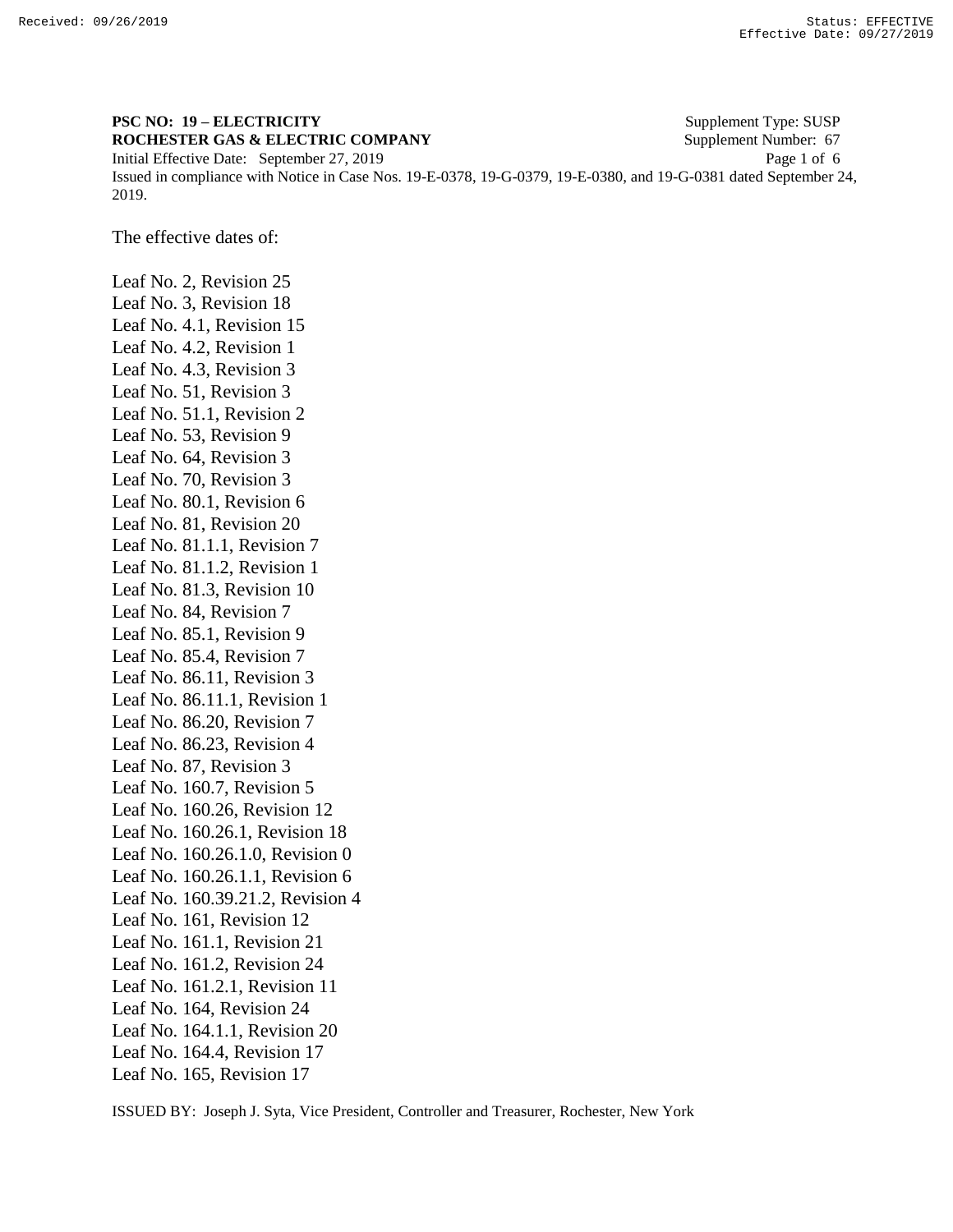**PSC NO: 19 – ELECTRICITY** Supplement Type: SUSP **ROCHESTER GAS & ELECTRIC COMPANY** Supplement Number: 67 Initial Effective Date: September 27, 2019 Page 2 of 6 Issued in compliance with Notice in Case Nos. 19-E-0378, 19-G-0379, 19-E-0380, and 19-G-0381 dated September 24, 2019. Leaf No. 166, Revision 23 Leaf No. 166.1.1, Revision 19 Leaf No. 166.4, Revision 14 Leaf No. 167, Revision 9 Leaf No. 169, Revision 17 Leaf No. 169.1, Revision 15 Leaf No. 169.1.1, Revision 11 Leaf No. 169.3, Revision 2 Leaf No. 170, Revision 4 Leaf No. 174, Revision 26 Leaf No. 174.1, Revision 6 Leaf No. 174.3, Revision 22 Leaf No. 176, Revision 20 Leaf No. 180, Revision 3 Leaf No. 181, Revision 3 Leaf No. 183, Revision 6 Leaf No. 187, Revision 20 Leaf No. 187.3, Revision 17 Leaf No. 187.4, Revision 10 Leaf No. 188, Revision 9 Leaf No. 188.1, Revision 2 Leaf No. 189, Revision 16 Leaf No. 190, Revision 24 Leaf No. 190.3, Revision 22 Leaf No. 190.4, Revision 14 Leaf No. 191, Revision 9 Leaf No. 193, Revision 21 Leaf No. 193.1, Revision 21 Leaf No. 193.1.1, Revision 15 Leaf No. 193.2.1, Revision 3 Leaf No. 194, Revision 20 Leaf No. 194.2, Revision 18 Leaf No. 194.4, Revision 10 Leaf No. 195, Revision 13 Leaf No. 195.1, Revision 12 Leaf No. 195.2, Revision 17 Leaf No. 199.1, Revision 13 Leaf No. 199.2, Revision 10 Leaf No. 199.3, Revision 9 Leaf No. 199.4, Revision 4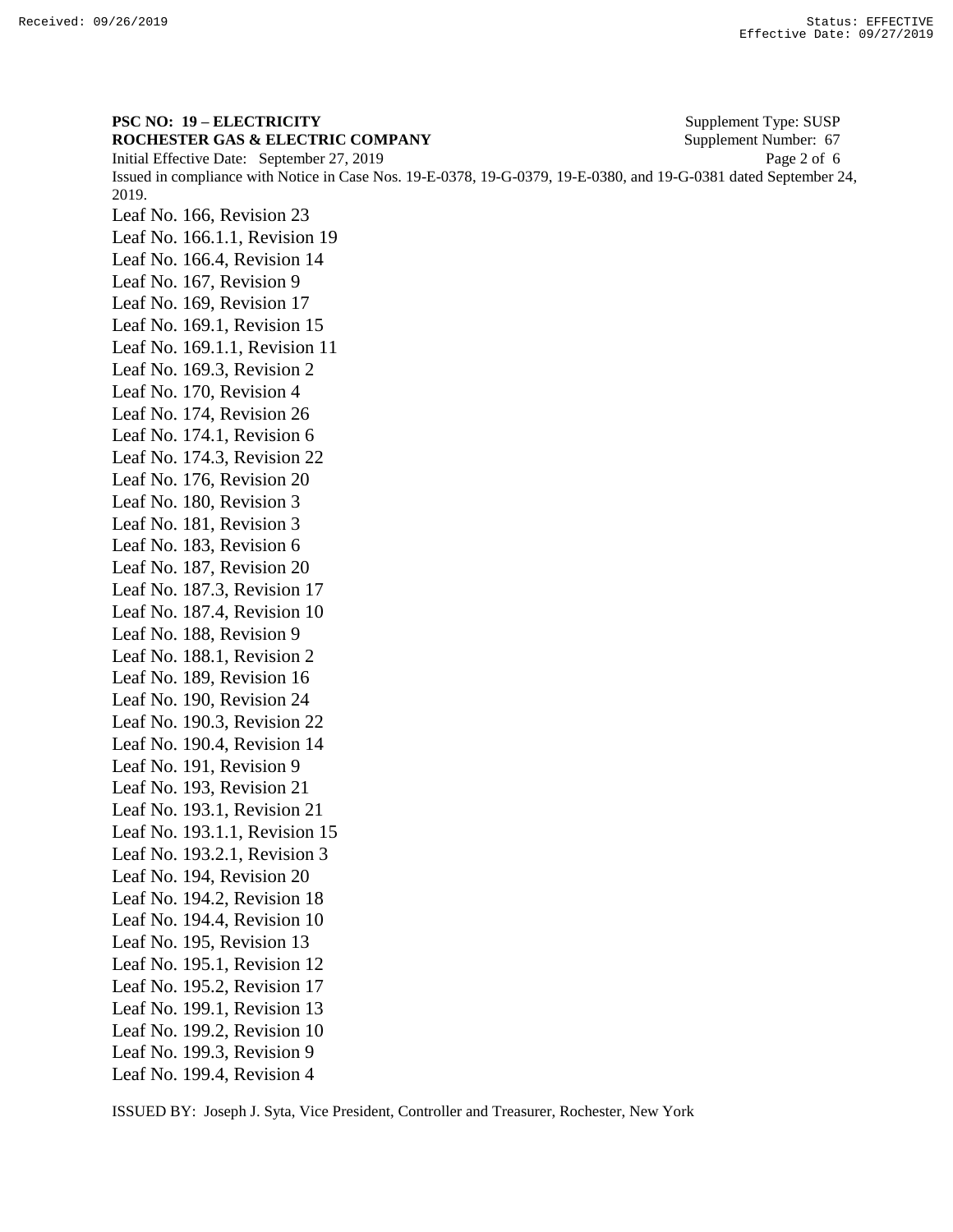**PSC NO: 19 – ELECTRICITY** Supplement Type: SUSP **ROCHESTER GAS & ELECTRIC COMPANY** Supplement Number: 67 Initial Effective Date: September 27, 2019 Page 3 of 6 Issued in compliance with Notice in Case Nos. 19-E-0378, 19-G-0379, 19-E-0380, and 19-G-0381 dated September 24, 2019. Leaf No. 200.2, Revision 6 Leaf No. 201, Revision 3 Leaf No. 210, Revision 23 Leaf No. 210.2, Revision 22 Leaf No. 210.5, Revision 13 Leaf No. 211, Revision 7 Leaf No. 213.1, Revision 16 Leaf No. 213.1.1, Revision 11 Leaf No. 214.1.1, Revision 3 Leaf No. 218, Revision 20 Leaf No. 219, Revision 4 Leaf No. 222.2, Revision 4 Leaf No. 225, Revision 5 Leaf No. 226, Revision 4 Leaf No. 242, Revision 16 Leaf No. 242.1, Revision 4 Leaf No. 242.2, Revision 4 Leaf No. 243.1, Revision 10 Leaf No. 244, Revision 11 Leaf No. 246, Revision 6 Leaf No. 246.1 Revision 10 Leaf No. 246.2, Revision 12 Leaf No. 246.3, Revision 10

Leaf No. 251, Revision 3

are hereby further suspended to and including April 16, 2020. Pending restoration, reissue, or cancellation, the rates, rules and regulations in

Leaf No. 2, Revision 24 Leaf No. 3, Revision 17 Leaf No. 4.1, Revision 14 Leaf No. 4.2, Revision 0 Leaf No. 4.3, Revision 2 Leaf No. 51, Revision 2 Leaf No. 51.1, Revision 1 Leaf No. 53, Revision 8 Leaf No. 64, Revision 2 Leaf No. 70, Revision 2 Leaf No. 80.1, Revision 5 Leaf No. 81, Revision 21 Leaf No. 81.1.1, Revision 6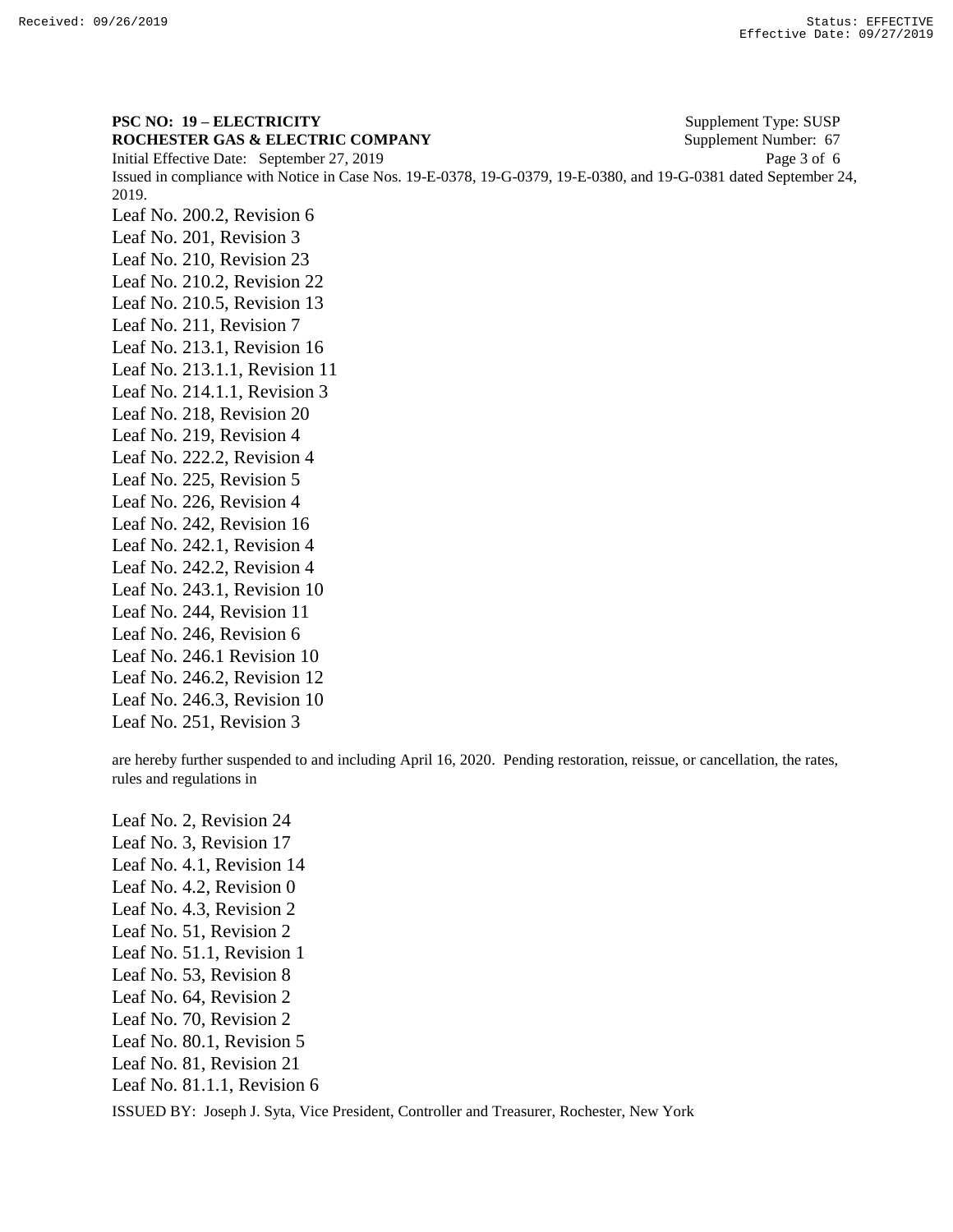**PSC NO: 19 – ELECTRICITY** Supplement Type: SUSP **ROCHESTER GAS & ELECTRIC COMPANY** Supplement Number: 67 Initial Effective Date: September 27, 2019 Page 4 of 6 Issued in compliance with Notice in Case Nos. 19-E-0378, 19-G-0379, 19-E-0380, and 19-G-0381 dated September 24, 2019. Leaf No. 81.1.2, Revision 0 Leaf No. 81.3, Revision 9 Leaf No. 84, Revision 6 Leaf No. 85.1, Revision 8 Leaf No. 85.4, Revision 6 Leaf No. 86.11, Revision 4 Leaf No. 86.11.1, Revision 0 Leaf No. 86.20, Revision 8 Leaf No. 86.23, Revision 3 Leaf No. 87, Revision 2 Leaf No. 160.7, Revision 4 Leaf No. 160.26, Revision 11 Leaf No. 160.26.1, Revision 17 Leaf No. 160.26.1.1, Revision 5 Leaf No. 160.39.21.2, Revision 5 Leaf No. 161, Revision 11 Leaf No. 161.1, Revision 20 Leaf No. 161.2, Revision 23 Leaf No. 161.2.1, Revision 10 Leaf No. 164, Revision 23 Leaf No. 164.1.1, Revision 19 Leaf No. 164.4, Revision 16 Leaf No. 165, Revision 16 Leaf No. 166, Revision 22 Leaf No. 166.1.1, Revision 18 Leaf No. 166.4, Revision 13 Leaf No. 167, Revision 8 Leaf No. 169, Revision 16 Leaf No. 169.1, Revision 14 Leaf No. 169.1.1, Revision 12 Leaf No. 169.3, Revision 1 Leaf No. 170, Revision 3 Leaf No. 174, Revision 25 Leaf No. 174.1, Revision 5 Leaf No. 174.3, Revision 21 Leaf No. 176, Revision 19 Leaf No. 180, Revision 2 Leaf No. 181, Revision 4 Leaf No. 183, Revision 5 Leaf No. 187, Revision 19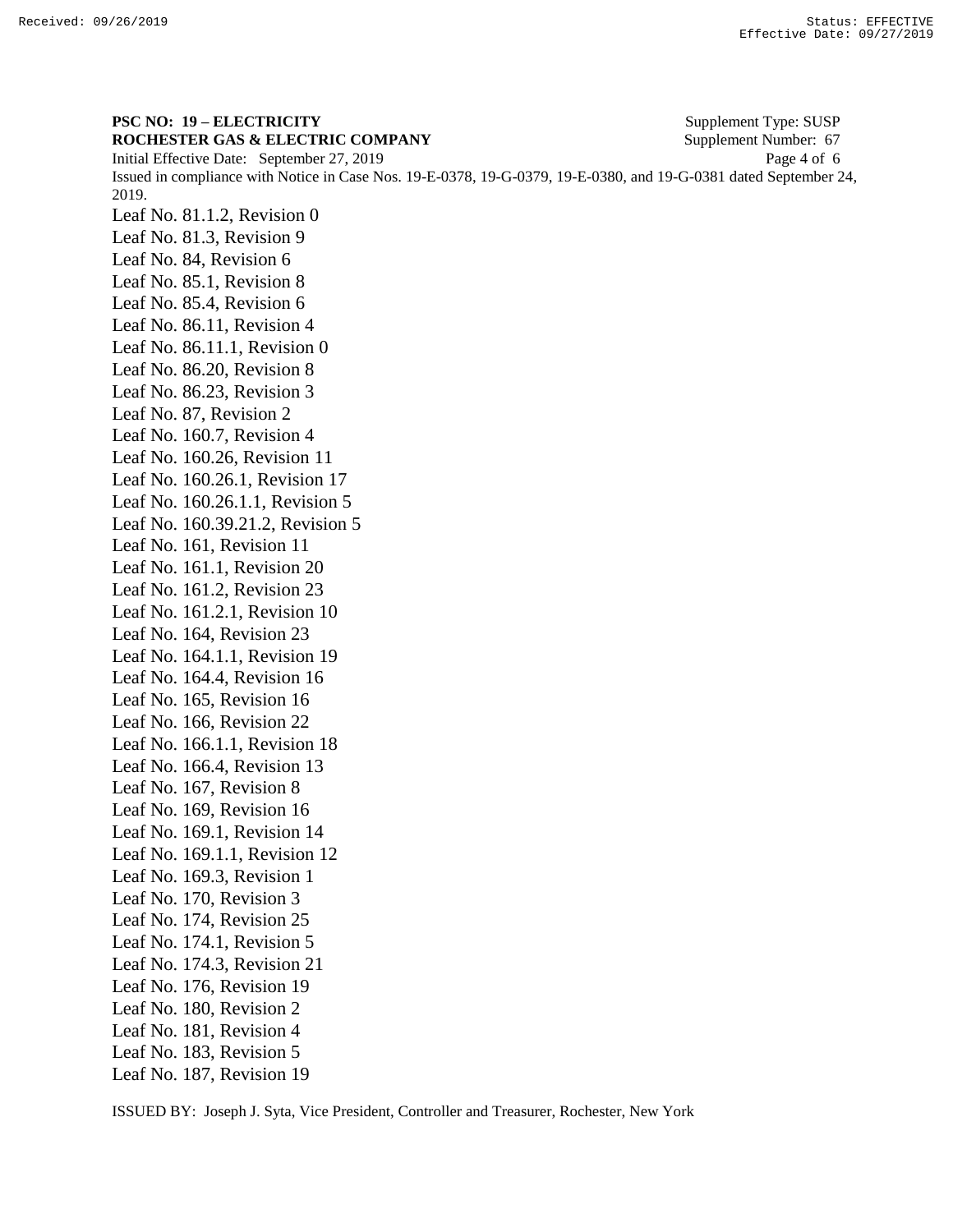**PSC NO: 19 – ELECTRICITY** Supplement Type: SUSP **ROCHESTER GAS & ELECTRIC COMPANY** Supplement Number: 67 Initial Effective Date: September 27, 2019 Page 5 of 6 Issued in compliance with Notice in Case Nos. 19-E-0378, 19-G-0379, 19-E-0380, and 19-G-0381 dated September 24, 2019. Leaf No. 187.3, Revision 16 Leaf No. 187.4, Revision 9 Leaf No. 188, Revision 8 Leaf No. 188.1, Revision 1 Leaf No. 189, Revision 15 Leaf No. 190, Revision 23 Leaf No. 190.3, Revision 21 Leaf No. 190.4, Revision 13 Leaf No. 191, Revision 8 Leaf No. 193, Revision 20 Leaf No. 193.1, Revision 20 Leaf No. 193.1.1, Revision 16 Leaf No. 193.2.1, Revision 2 Leaf No. 194, Revision 19 Leaf No. 194.2, Revision 17 Leaf No. 194.4, Revision 9 Leaf No. 195, Revision 12 Leaf No. 195.1, Revision 11 Leaf No. 195.2, Revision 16 Leaf No. 199.1, Revision 12 Leaf No. 199.2, Revision 9 Leaf No. 199.3, Revision 8 Leaf No. 199.4, Revision 3 Leaf No. 200.2, Revision 5 Leaf No. 201, Revision 2 Leaf No. 210, Revision 22 Leaf No. 210.2, Revision 21 Leaf No. 210.5, Revision 12 Leaf No. 211, Revision 6 Leaf No. 213.1, Revision 15 Leaf No. 213.1.1, Revision 10 Leaf No. 214.1.1, Revision 2 Leaf No. 218, Revision 19 Leaf No. 219, Revision 3 Leaf No. 222.2, Revision 3 Leaf No. 225, Revision 4 Leaf No. 226, Revision 3 Leaf No. 242, Revision 15 Leaf No. 242.1, Revision 3 Leaf No. 242.2, Revision 3